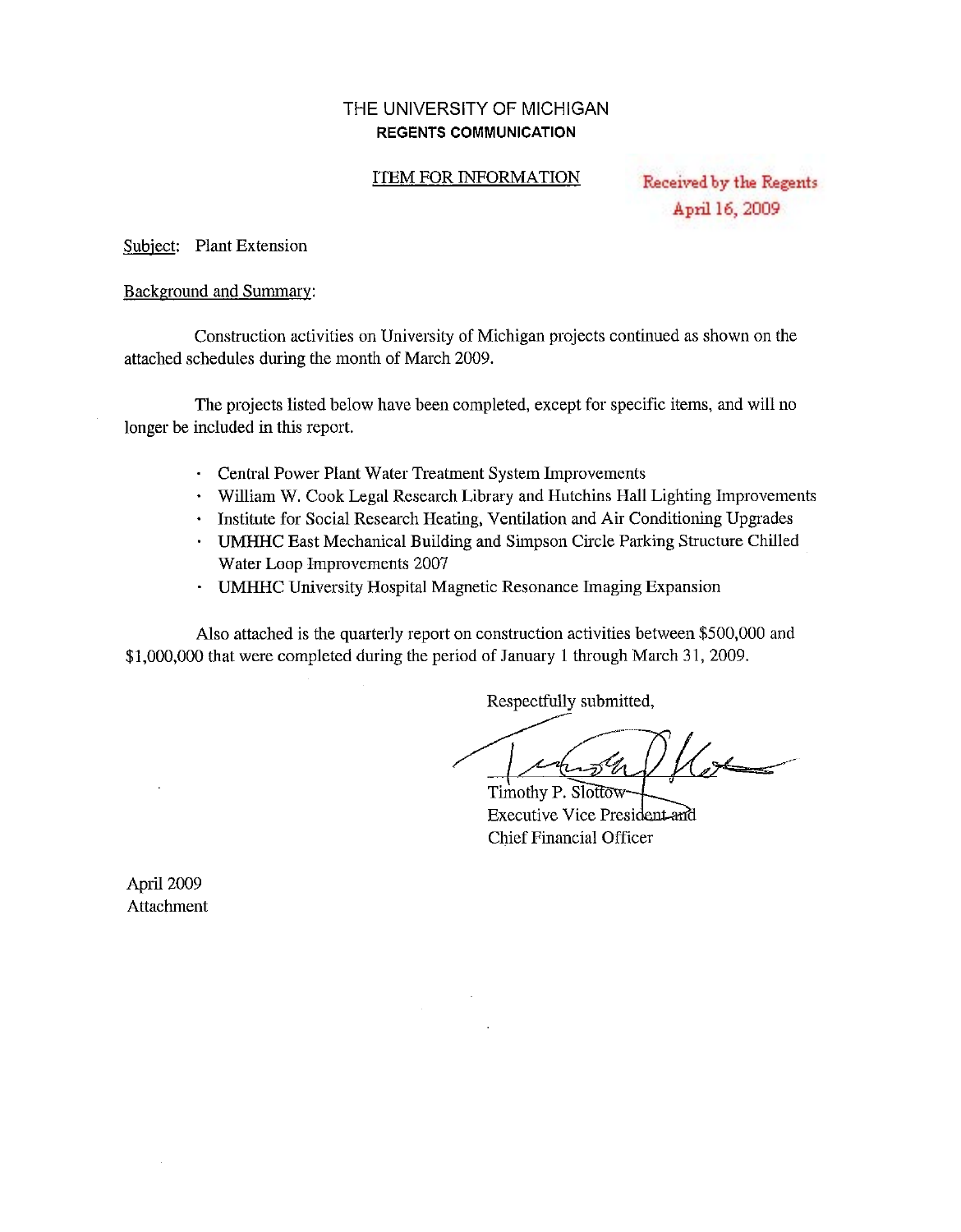$\mathcal{L}^{\text{max}}_{\text{max}}$ 

Status as of March 20, 2009

| Project                                                                                                                                       | Proposed<br>Project Budget | Source of Funds                                                                            |
|-----------------------------------------------------------------------------------------------------------------------------------------------|----------------------------|--------------------------------------------------------------------------------------------|
| Ann Arbor<br><b>ARCHITECT APPOINTED</b><br><b>Engineering Programs Building</b><br>Addition<br>Integrated Design Solutions, LLC               | \$<br>4,800,000            | College of Engineering resources                                                           |
| Player Development Center for Intercollegiate Basketball<br>Jickling Lyman Powell Associates, Inc.                                            | \$<br>23,200,000           | Athletic Department resources and<br>gifts                                                 |
| University Stores and Alexander G. Ruthven Museums<br>Building Museum of Zoology Collection Relocation and<br>Renovations<br>SmithGroup       | \$<br>20,000,000           | Investment proceeds                                                                        |
| Wall Street Office Building, East Parking Structure, and<br><b>Transit Center</b><br>Walker Parking Consultants and the S/L/A/M Collaborative | \$<br>48,600,000           | Parking resources, Hospitals and<br>Health Centers' resources, and<br>investment proceeds  |
| WORKING DRAWINGS IN PREPARATION<br>Art and Architecture Building Addition<br>The Miller Hull Partnership, LLP                                 | \$<br>13,000,000           | Taubman College of Architecture and<br>Urban Planning resources and<br>investment proceeds |
| François-Xavier Bagnoud Building<br>Ultra-Low Vibration Laboratory<br>Harley Ellis Deveraux                                                   | \$<br>5,300,000            | College of Engineering resources                                                           |

 $\mathcal{L}^{\text{max}}_{\text{max}}$  and  $\mathcal{L}^{\text{max}}_{\text{max}}$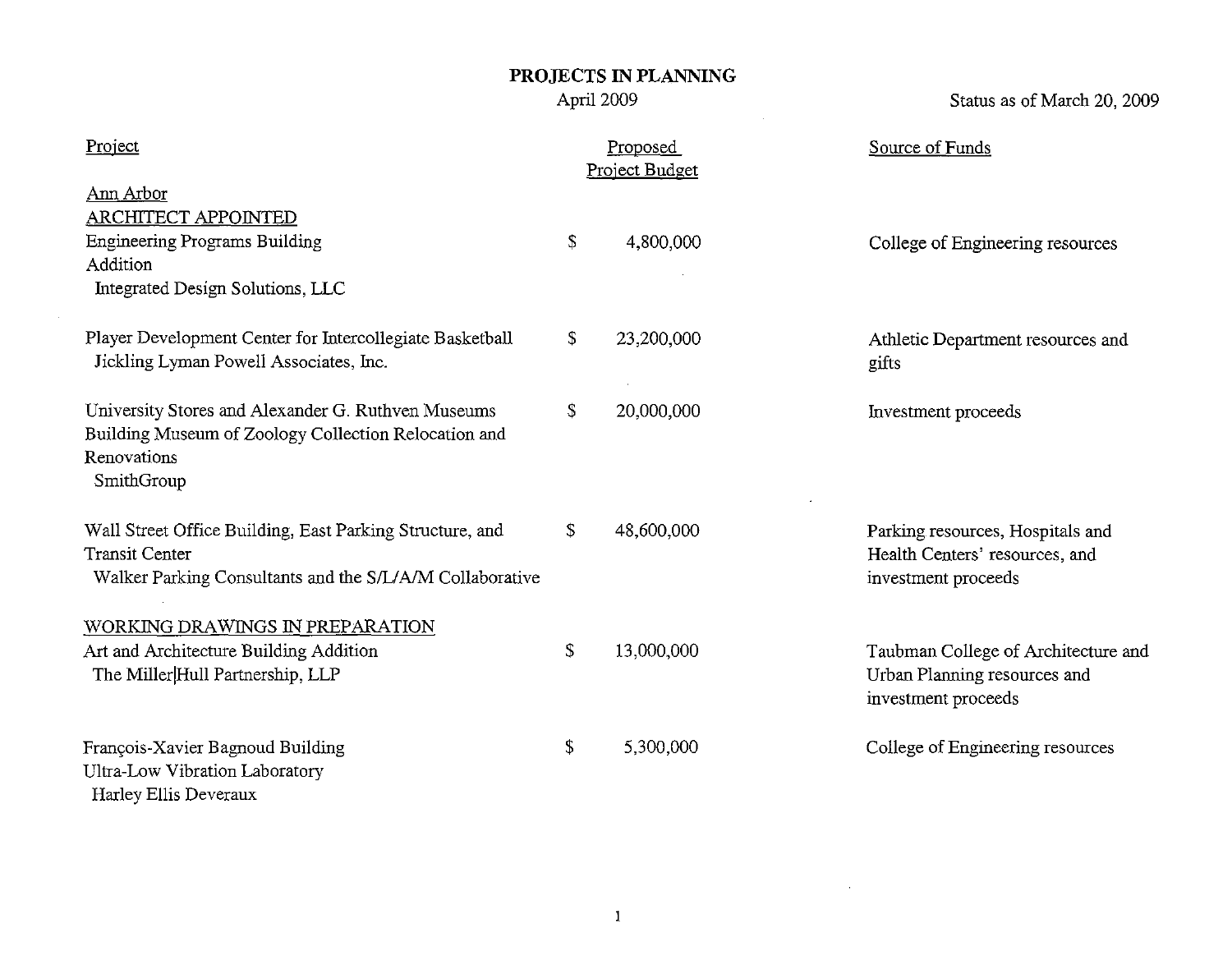April 2009

 $\bar{z}$ 

 $\sim$ 

Status as of March 20, 2009

 $\mathcal{L}$ 

| Project                                                                                                                                              |               | Proposed<br>Project Budget | Source of Funds                                                                                 |
|------------------------------------------------------------------------------------------------------------------------------------------------------|---------------|----------------------------|-------------------------------------------------------------------------------------------------|
| WORKING DRAWINGS IN PREPARATION<br>Central Campus Area 2009 Utility Tunnel and Piping<br>Replacement<br>Fishbeck, Thompson, Carr & Huber, Inc.       | \$            | 6,600,000                  | Utility resources                                                                               |
| East Quadrangle<br>Residential College Auditorium Renewal<br><b>UM-AEC</b>                                                                           | \$            | 2,100,000                  | Gifts, General Fund resources, and<br>College of Literature, Science, and the<br>Arts resources |
| Environmental and Water Resources Engineering Building<br>Research Laboratories for Civil and Environmental<br>Engineering<br><b>UM-AEC</b>          | \$            | 1,200,000                  | College of Engineering resources                                                                |
| Thomas Francis, Jr., Public Health Building<br><b>Infrastructure and Finishes Renewal</b><br>Integrated Design Solutions, LLC                        | $\mathcal{L}$ | 9,475,000                  | School of Public Health resources and<br>investment proceeds                                    |
| Law School Academic Building and<br>Hutchins Hall Law School Commons Addition<br>Hartman-Cox in association with Integrated Design<br>Solutions, LLC | S.            | .102,000,000               | Gifts, investment proceeds, and Law<br>School resources                                         |
| Medical Science Unit II<br>Microbiology and Immunology Departments Renovations<br>$\ensuremath{\text{UM-ABC}}$                                       | \$            | 1,600,000                  | Medical School resources                                                                        |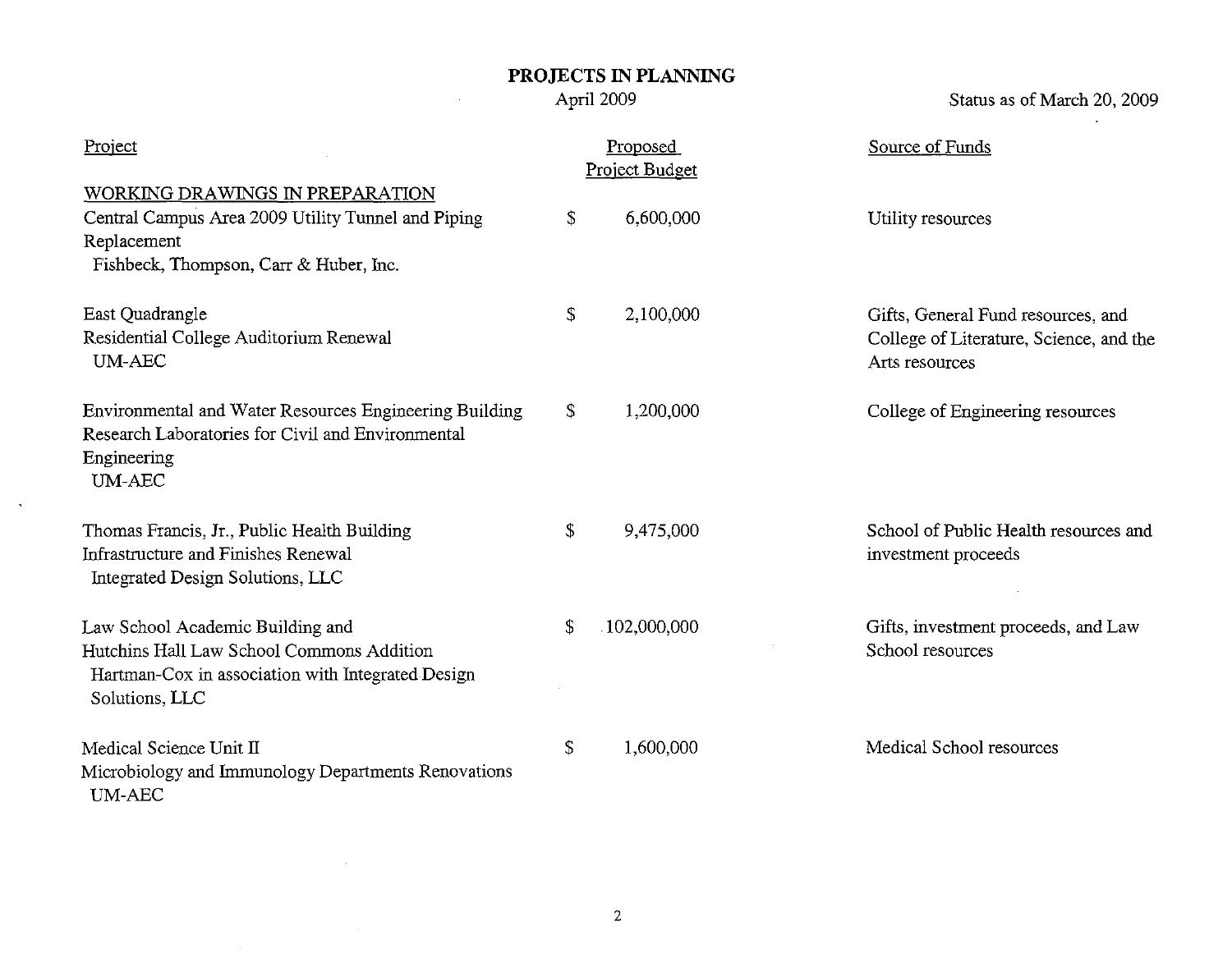April 2009

Status as of March 20, 2009

| Project                                                                                                                                            | Proposed<br>Project Budget | Source of Funds                              |
|----------------------------------------------------------------------------------------------------------------------------------------------------|----------------------------|----------------------------------------------|
| WORKING DRAWINGS IN PREPARATION<br>Molecular and Behavioral Neuroscience Institute Building<br>First Level Laboratory Renovations<br><b>UM-AEC</b> | \$<br>1,600,000            | Medical School resources                     |
| North Campus Switch Station<br><b>Transformer Upgrades</b><br><b>DTE</b> Energy                                                                    | \$<br>3,800,000            | Utility resources                            |
| Thompson Street Parking Structure Addition<br>Carl Walker Inc.                                                                                     | \$<br>15,700,000           | Parking resources and investment<br>proceeds |
| UMHHC C. S. Mott Children's and Women's Hospitals<br>Replacement Project<br>Shell Space Completion Project<br>HKS Architects, P.C.                 | \$<br>231,000,000          | Hospitals and Health Centers'<br>resources   |
| <b>UMHHC University Hospital</b><br>Inpatient Adult Psychiatry Renovation<br>Hobbs and Black Associates, Inc.                                      | \$<br>3,150,000            | Hospitals and Health Centers'<br>resources   |
| <b>UMHHC University Hospital</b><br>Inpatient Bed Expansion - Unit 7A<br>Integrated Design Solutions, LLC                                          | \$<br>4,200,000            | Hospitals and Health Centers'<br>resources   |
| <b>UMHHC University Hospital</b><br>Positron Emission Tomography/Computed Tomography<br>Scanner Expansion<br>Integrated Design Solutions, LLC      | \$<br>4,500,000            | Hospitals and Health Centers'<br>resources   |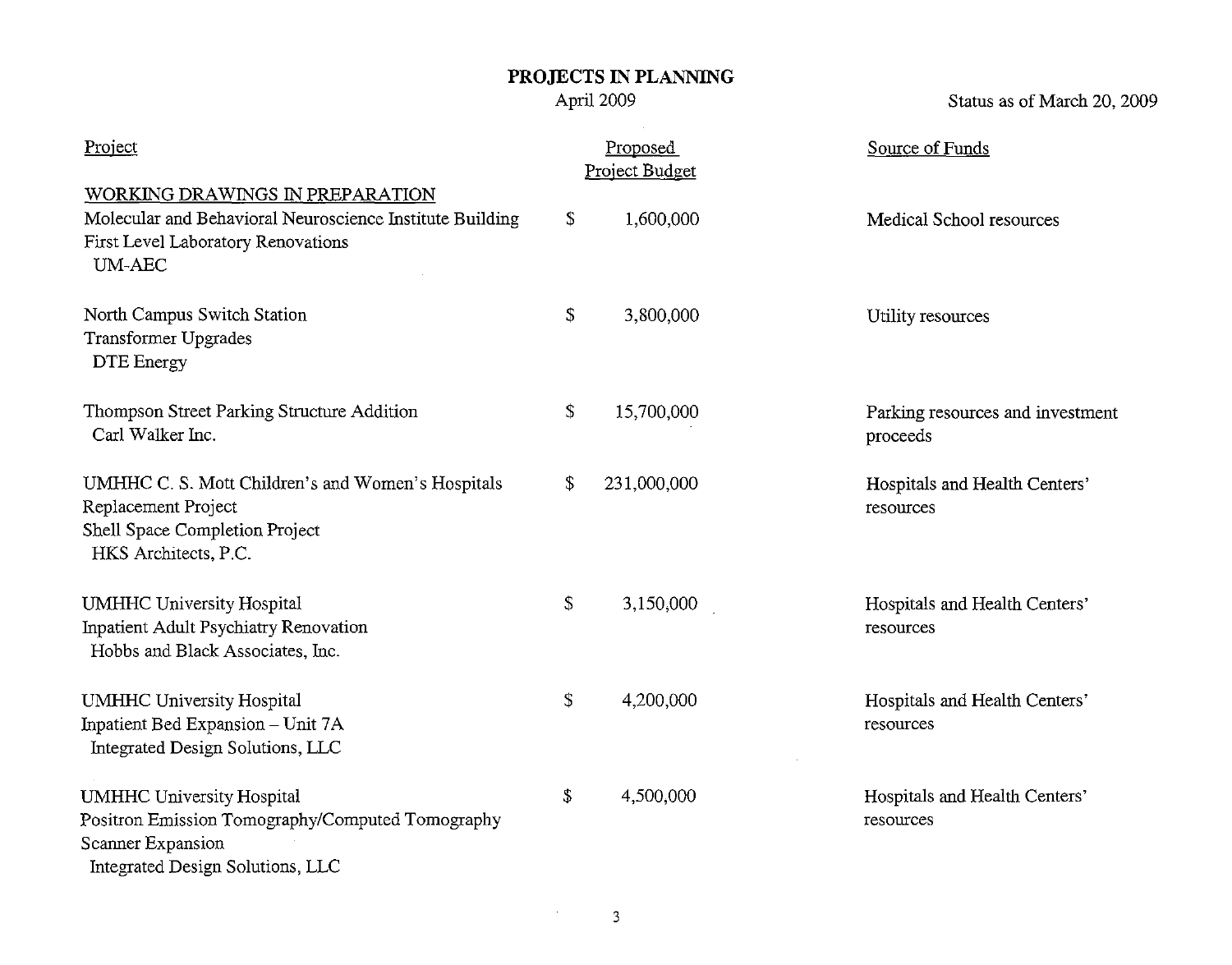### April 2009

Status as of March 20, 2009

### Project

### WORKING DRAWINGS IN PREPARATION

UMHHC University Hospital

Process Chilled Water Expansion and New Cooling Tower Integrated Design Solutions, LLC

 $\lambda$ 

Proposed Project Budget

\$

Source of Funds

3,250,000 Hospitals and Health Centers' resources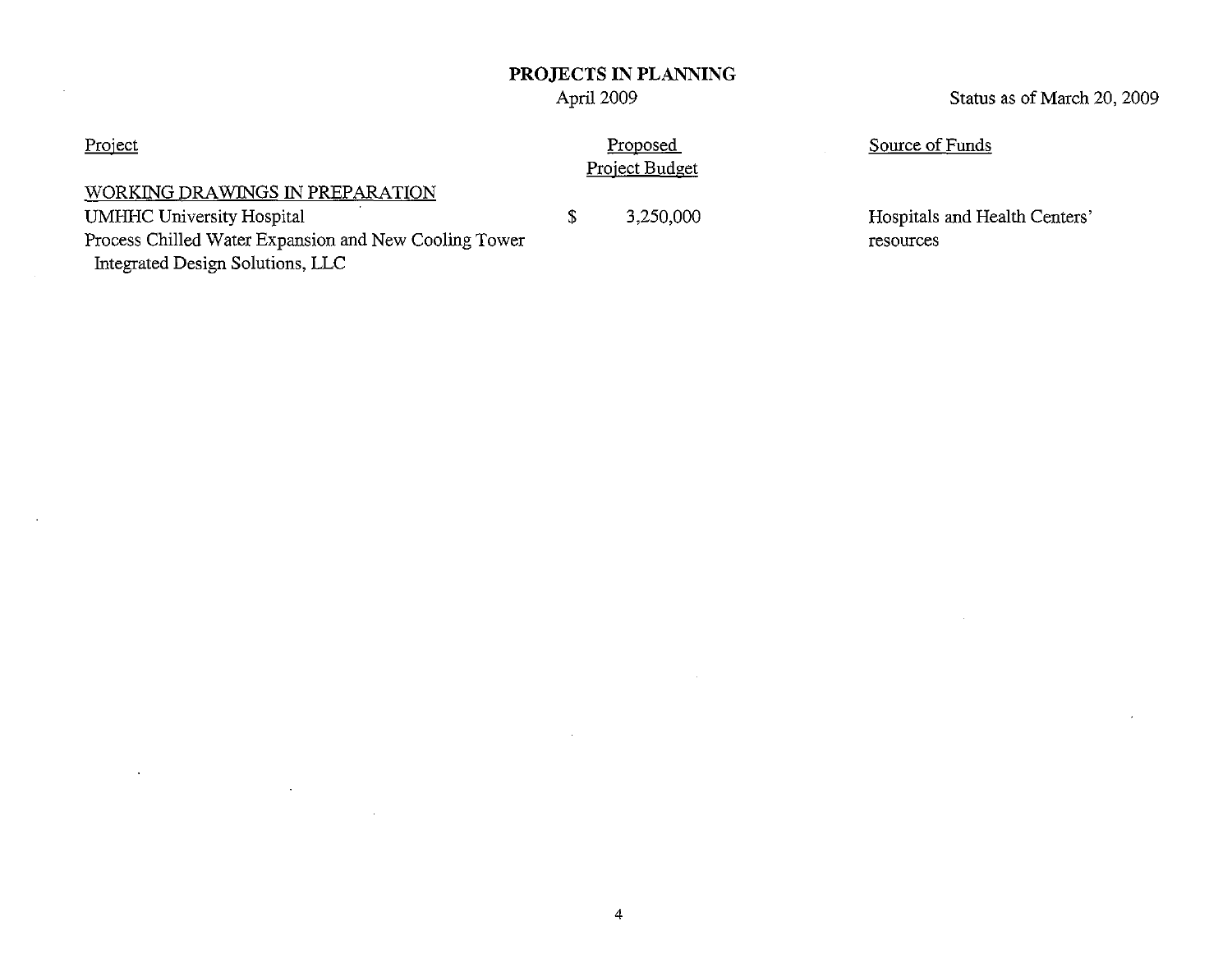Status as of March 20, 2009

| NEW CONSTRUCTION PROJECTS                                                                                              |               | Project Budget | Date<br>Construction<br>Started | Original<br>Completion<br>Date | Current<br>Completion<br>Date | Source of Funds                                              |
|------------------------------------------------------------------------------------------------------------------------|---------------|----------------|---------------------------------|--------------------------------|-------------------------------|--------------------------------------------------------------|
| Ann Arbor<br>Business Administration Executive Dormitory and<br>Sam Wyly Hall Guest Room Area Renovations<br>UM-AEC    | $\mathcal{L}$ | 4,000,000      | $Jan-09$                        | Sep-09                         | $Sep-09$                      | Stephen M. Ross School of<br>Business resources              |
| Camp Davis Rocky Mountain Field Station<br>Cabin Replacement and Infrastructure Improvement<br>Strout Architects, Inc. | \$            | 1,350,000      | Dec-08                          | Sep-09                         | $Sep-09$                      | College of Literature,<br>Science, and the Arts<br>resources |
| Central Power Plant<br>2.4kV Switchgear Upgrade<br><b>CDA</b> Associates                                               | \$            | 2,550,000      | Apr-08                          | Sep-09                         | Sep-09                        | Utility resources                                            |
| Central Power Plant<br>Replacement Steam Turbine<br><b>UM-AEC</b>                                                      | \$            | 2,000,000      | $Jul-08$                        | Dec-09                         | Dec-09                        | Utility resources                                            |
| <b>Central Power Plant</b><br>Water Treatment System Improvements<br>Black & Veatch                                    | \$            | 1,550,000      | Aug-08                          | Mar-09                         | Mar-09                        | Utility resources                                            |
| William W. Cook Legal Research Library<br>Elevator Replacement<br><b>UM-AEC</b>                                        | \$            | 1,800,000      | Feb-09                          | $Jun-10$                       | $Jun-10$                      | Investment proceeds                                          |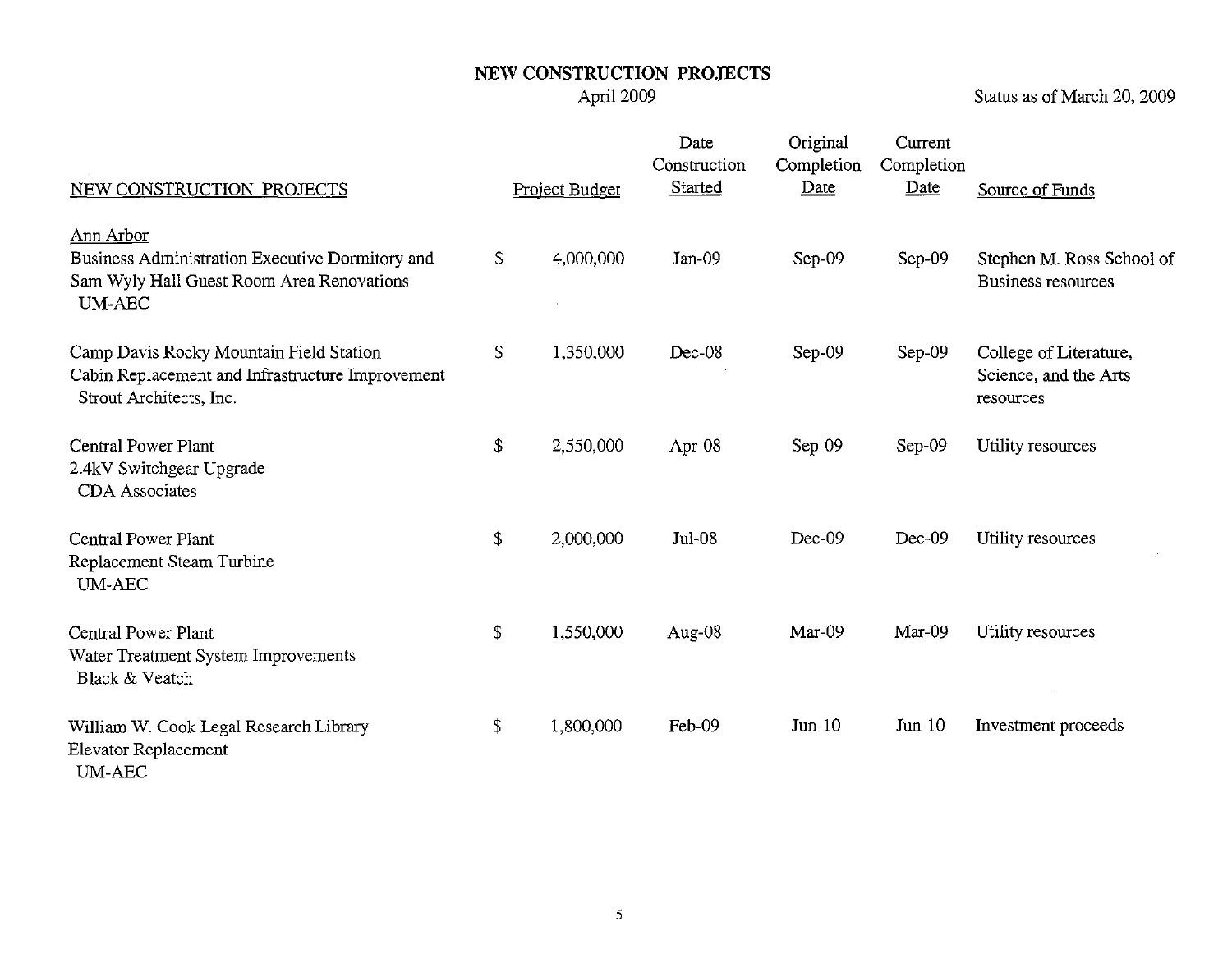Status as of March 20, 2009

| NEW CONSTRUCTION PROJECTS                                                                                                | Project Budget   | Date<br>Construction<br>Started | Original<br>Completion<br>Date | Current<br>Completion<br>Date | Source of Funds                                   |
|--------------------------------------------------------------------------------------------------------------------------|------------------|---------------------------------|--------------------------------|-------------------------------|---------------------------------------------------|
| William W. Cook Legal Research Library and<br>Hutchins Hall<br><b>Lighting Improvements</b><br>Lord Aeck & Sargent, Inc. | \$<br>6,500,000  | Feb-08                          | Mar-09                         | Mar-09                        | Gift to the Law School and<br>investment proceeds |
| East University Chiller Plant<br>New Chiller<br><b>UM-AEC</b>                                                            | \$<br>2,700,000  | Aug-08                          | Sep-09                         | Sep-09                        | Investment proceeds                               |
| Ford Nuclear Reactor Decommissioning<br><b>CH2M Hill</b>                                                                 | \$<br>14,400,000 | $Dec-05$                        | Mar-08                         | May-09                        | Investment proceeds                               |
| Thomas Francis, Jr., Public Health Building<br>Elevator Replacement<br><b>UM-AEC</b>                                     | \$<br>1,500,000  | Sep-08                          | $Mar-10$                       | $Mar-10$                      | General Fund resources                            |
| Indoor Practice Facility for Intercollegiate Football<br>Jickling Lyman Powell Associates, Inc.                          | \$<br>26,100,000 | Dec-07                          | $Dec-09$                       | $Dec-09$                      | Athletic Department<br>resources and gifts        |
| <b>Institute for Social Research</b><br>Heating, Ventilation and Air Conditioning Upgrades<br><b>UM-AEC</b>              | \$<br>2,000,000  | $Jan-08$                        | Sep-08                         | $Mar-09$                      | Investment proceeds                               |
| Intercollegiate Athletics Soccer Fields<br>JJR                                                                           | \$<br>2,800,000  | Jul-07                          | Sep-08                         | $Jun-09$                      | Athletic Department<br>resources                  |

 $\sim 10^6$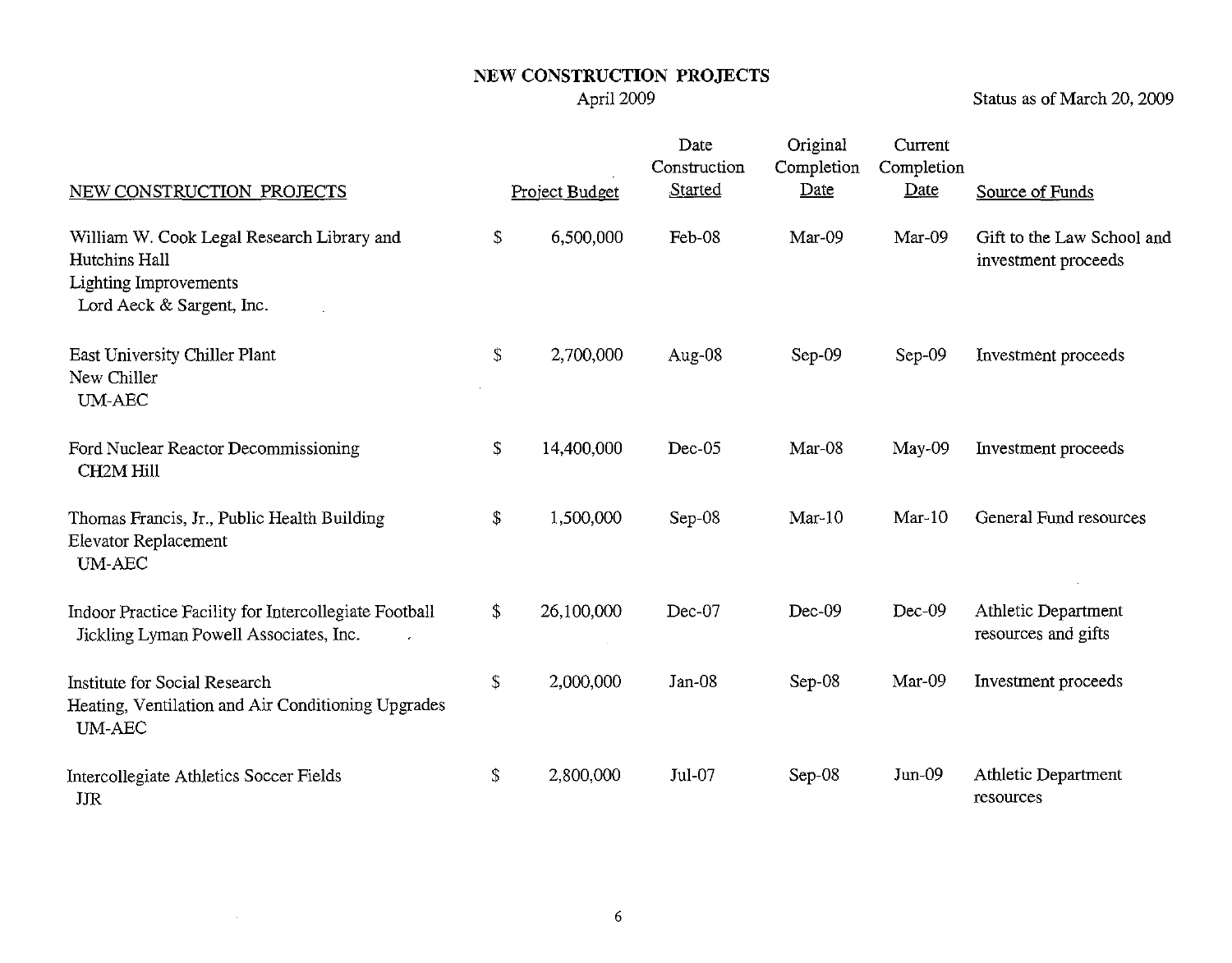Status as of March 20, 2009

| NEW CONSTRUCTION PROJECTS                                                                                    |               | Project Budget | Date<br>Construction<br>Started | Original<br>Completion<br>Date | Current<br>Completion<br>Date | Source of Funds                                                                                   |
|--------------------------------------------------------------------------------------------------------------|---------------|----------------|---------------------------------|--------------------------------|-------------------------------|---------------------------------------------------------------------------------------------------|
| W. K. Kellogg Eye Center<br>Chiller Replacement<br><b>UM-AEC</b>                                             | \$            | 1,950,000      | Dec-08                          | Jun-09                         | $Jun-09$                      | General Fund resources                                                                            |
| W. K. Kellogg Institute and Dental Building<br>2008 Exterior Repairs<br><b>UM-AEC</b>                        | \$            | 1,600,000      | Oct-08                          | Sep-09                         | Sep-09                        | Investment proceeds                                                                               |
| W. K. Kellogg Institute and Dental Building<br><b>Elevator Replacement</b><br>$\text{UM-ABC}$                | \$            | 1,500,000      | Aug-07                          | $Mar-09$                       | Apr-09                        | Investment proceeds                                                                               |
| W.K. Kellogg Institute and Dental Building<br>Information Technology Infrastructure Upgrade<br><b>UM-AEC</b> | $\mathcal{S}$ | 4,500,000      | Feb-09                          | $Sep-10$                       | $Sep-10$                      | Investment proceeds                                                                               |
| <b>KMS Building</b><br>Medical School Faculty Group Practice Billing<br>Leasehold Improvements <sup>1</sup>  | \$            | 1,600,000      | Aug-08                          | $Jun-09$                       | $Jun-09$                      | Medical School resources                                                                          |
| Life Sciences Institute Building<br>Cryo-Electron Microscopy Suite<br>SmithGroup                             | \$            | 1,800,000      | Nov-08                          | $Jun-09$                       | $Jun-09$                      | Resources from the Office<br>of the Provost, Medical<br>School and the Life<br>Sciences Institute |
| Michigan Stadium Renovation and Expansion Project<br>HNTB Michigan Architecture, Inc.                        | \$            | 226,000,000    | Jul-07                          | $Dec-10$                       | $Dec-10$                      | Athletic Department<br>resources and gifts                                                        |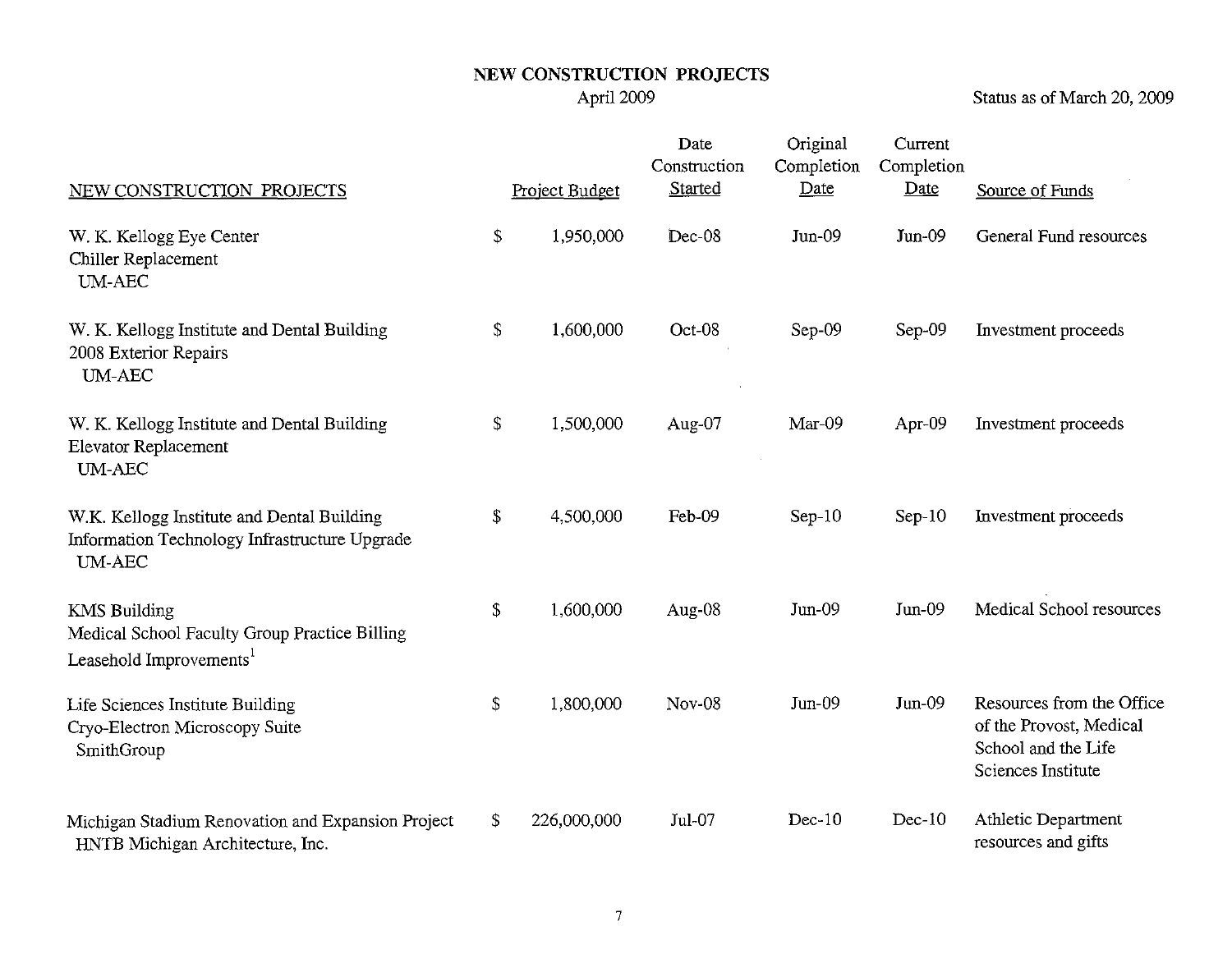Status as of March 20, 2009

 $\sim$ 

 $\sim 10^{-1}$ 

| NEW CONSTRUCTION PROJECTS                                                   | Project Budget    | Date<br>Construction<br>Started | Original<br>Completion<br>Date | Current<br>Completion<br>Date | Source of Funds                                                                                                                                 |
|-----------------------------------------------------------------------------|-------------------|---------------------------------|--------------------------------|-------------------------------|-------------------------------------------------------------------------------------------------------------------------------------------------|
| Michigan Wrestling Center<br>Jickling Lyman Powell Associates, Inc.         | \$<br>5,500,000   | Oct-08                          | Dec-09                         | $Dec-09$                      | Athletic Department<br>resources and gifts                                                                                                      |
| Modern Languages Building<br>Chilled Water Plant Expansion<br><b>UM-AEC</b> | \$<br>3,400,000   | Dec-08                          | $Sep-09$                       | Sep-09                        | Utility and General Fund<br>resources                                                                                                           |
| Earl V. Moore Building<br>Infrastructure Improvements<br><b>SHW Group</b>   | \$<br>5,000,000   | Feb-09                          | Dec-09                         | Dec-09                        | Investment proceeds and<br>Utility resources                                                                                                    |
| North Quad Residential and Academic Complex<br>Einhorn Yaffee Prescott      | \$<br>175,000,000 | Dec-06                          | $Sep-10$                       | $Sep-10$                      | Resources from University<br>Housing, the Provost<br>Office, the College of<br>Literature, Science, and the<br>Arts, and investment<br>proceeds |
| Alexander G. Ruthven Museums Building<br>Elevator Replacement<br>$UM-AEC$   | \$<br>1,500,000   | Feb-09                          | $Mar-10$                       | $Mar-10$                      | <b>General Fund Resources</b>                                                                                                                   |
| Madelon Louisa Stockwell Hall Renovation<br>Goody Clancy & Associates       | \$<br>39,600,000  | $Mar-08$                        | $Sep-09$                       | Sep-09                        | Housing resources and<br>investment proceeds                                                                                                    |

 $\sim$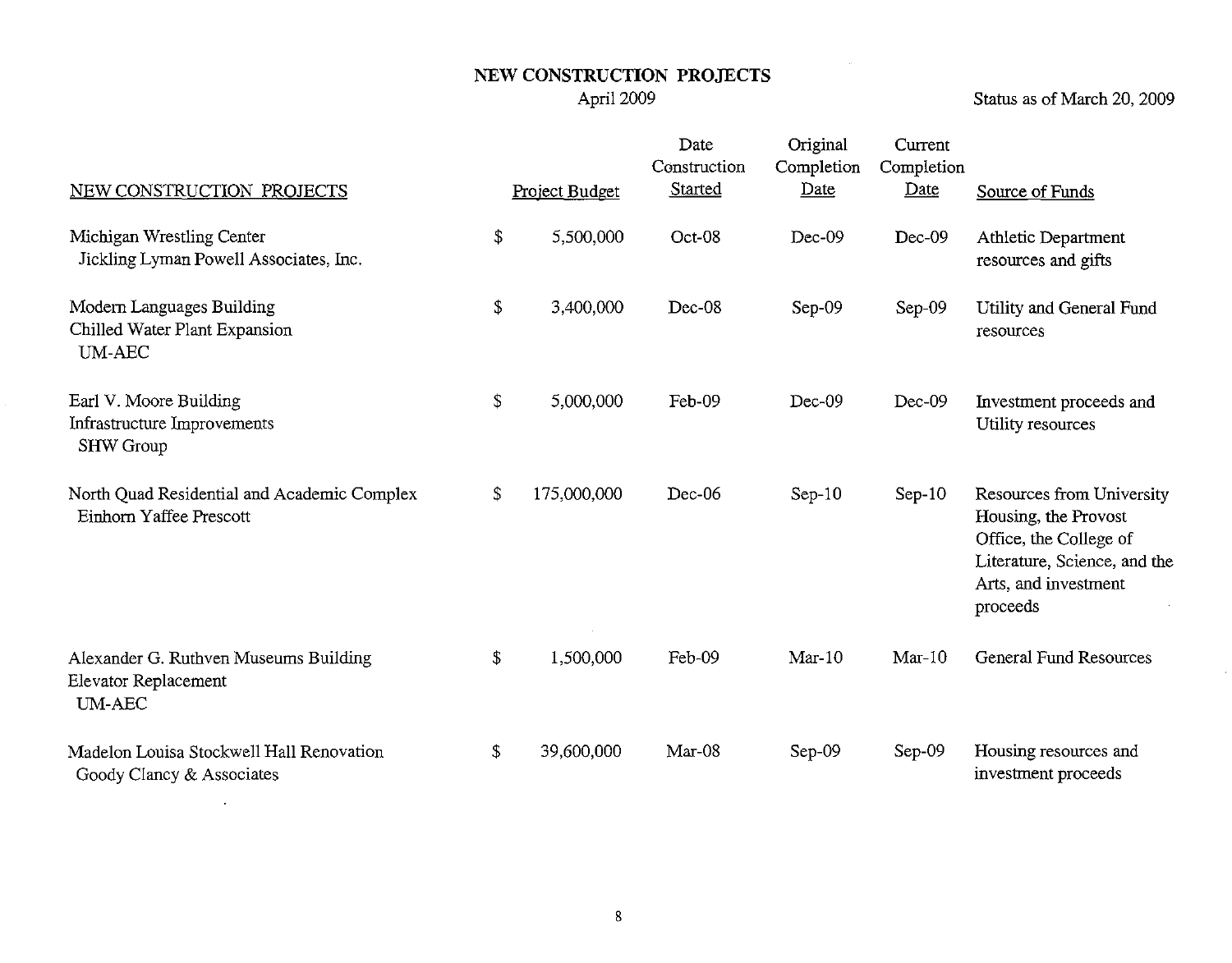$\mathcal{L}^{\mathcal{L}}$ 

 $\bar{A}$ 

 $\sim$ 

April 2009 Status as of March 20, 2009

 $\bar{z}$ 

| NEW CONSTRUCTION PROJECTS                                                                                                             |            | Project Budget | Date<br>Construction<br>Started | Original<br>Completion<br>Date | Current<br>Completion<br>Date | Source of Funds                                                            |
|---------------------------------------------------------------------------------------------------------------------------------------|------------|----------------|---------------------------------|--------------------------------|-------------------------------|----------------------------------------------------------------------------|
| A. Alfred Taubman Medical Library<br>Elevator Replacement<br>UM-AEC                                                                   | \$         | 1,500,000      | Oct-07                          | $Jun-09$                       | $Jun-09$                      | Investment proceeds                                                        |
| Towsley Center for Children Replacement Facility<br>Integrated Design Solutions, LLC                                                  | \$         | 8,000,000      | Aug-08                          | Dec-09                         | $Dec-09$                      | Investment proceeds                                                        |
| UMHHC Briarwood 2 and 4 Renovations<br>A <sub>3</sub> C                                                                               | \$         | 4,775,000      | $Sep-08$                        | Sep-09                         | Sep-09                        | Hospitals and Health<br>Centers' resources                                 |
| <b>UMHHC</b> Data Center Project<br>X-nth, Inc.                                                                                       | \$         | 50,900,000     | Oct-08                          | $J$ un- $10$                   | $Jun-10$                      | Hospitals and Health<br>Centers' resources                                 |
| UMHHC Domino's Farms Leasehold Improvements<br>for the Division of Metabolism, Endocrinology and<br>Diabetes <sup>1</sup>             | \$         | 4,500,000      | Oct-08                          | $Sep-09$                       | $Sep-09$                      | Hospitals and Health<br>Centers' resources                                 |
| UMHHC East Mechanical Building and Simpson<br><b>Circle Parking Structure</b><br>Chilled Water Loop Improvements 2007<br>Wolf Wineman | \$         | 3,740,000      | Apr- $08$                       | Mar-09                         | Mar-09                        | Hospitals and Health<br>Centers' resources                                 |
| <b>UMHHC</b> Eye Center Expansion<br>TSA of Massachusetts, LLP                                                                        | $\sqrt{2}$ | 132,000,000    | Jan-07                          | $Mar-10$                       | $Mar-10$                      | Hospitals and Health<br>Centers' and Medical<br>School resources and gifts |

 $\sim 10$   $\mu$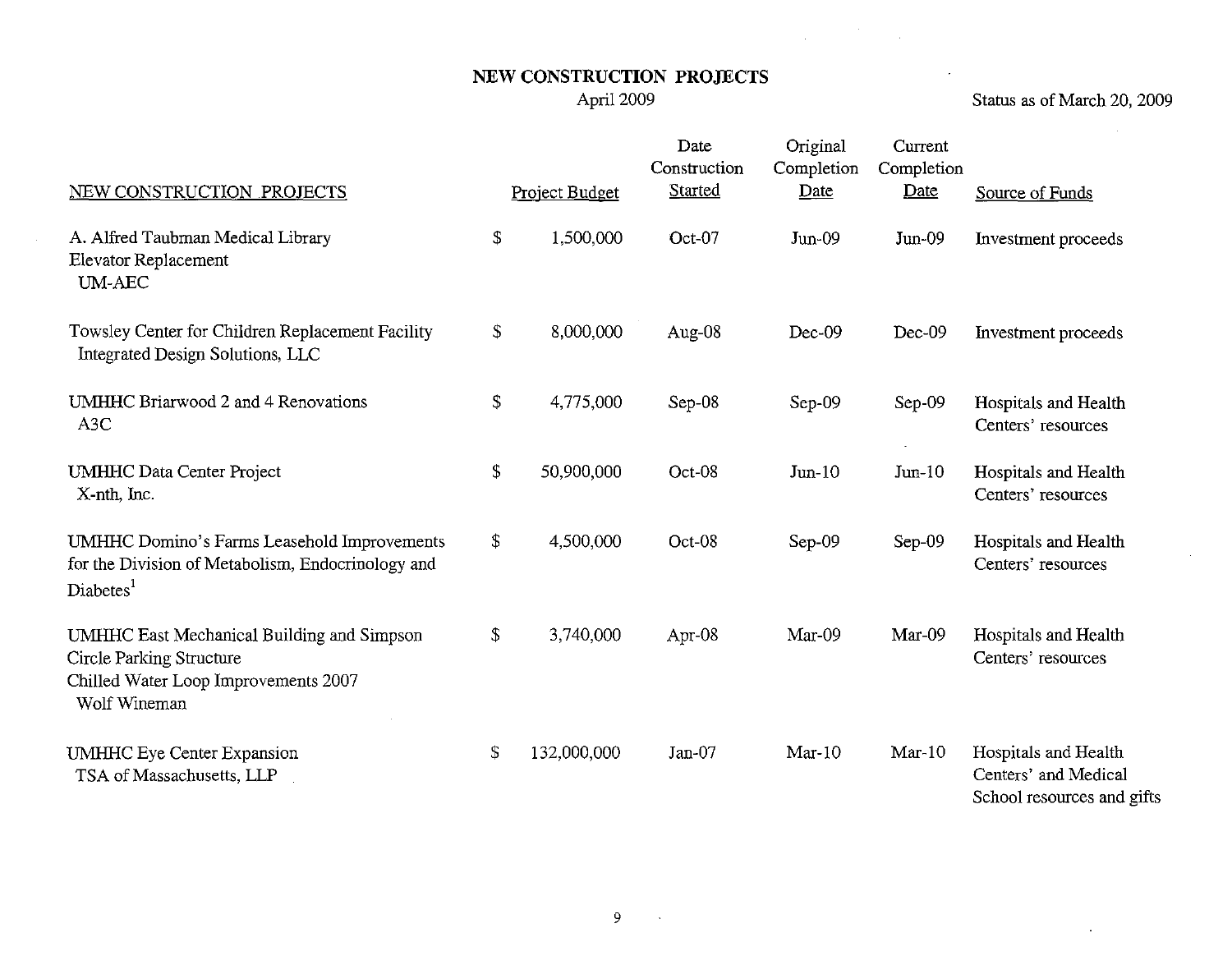Status as of March 20, 2009

| NEW CONSTRUCTION PROJECTS                                                                                                             | Project Budget    | Date<br>Construction<br>Started | Original<br>Completion<br>Date | Current<br>Completion<br>Date | Source of Funds                                         |
|---------------------------------------------------------------------------------------------------------------------------------------|-------------------|---------------------------------|--------------------------------|-------------------------------|---------------------------------------------------------|
| UMHHC C. S. Mott Children's and Women's<br>Hospitals Replacement Project<br>HKS Architects, P.C.                                      | \$<br>523,000,000 | Feb-07                          | $Jun-11$                       | $Jun-12$                      | Hospitals and Health<br>Centers' resources and<br>gifts |
| UMHHC A. Alfred Taubman Health Care Center<br>Level B1 Medical Observation Unit<br>Integrated Design Solutions, LLC                   | \$<br>5,900,000   | Dec-08                          | $Sep-09$                       | $Sep-09$                      | Hospitals and Health<br>Centers' resources              |
| UMHHC A. Alfred Taubman Health Care Center<br>Registration Area Renovations on Levels 1-3<br>Ann Arbor Architects Collaborative       | \$<br>1,390,000   | $Jan-09$                        | $Dec-10$                       | $Dec-10$                      | Hospitals and Health<br>Centers' resources              |
| UMHHC A. Alfred Taubman Health Care Center<br>Second Level Clinic Entry Renovations<br>Integrated Design Solutions, LLC               | \$<br>4,482,000   | Aug-08                          | Dec-09                         | Dec-09                        | Hospitals and Health<br>Centers' resources              |
| <b>UMHHC University Hospital</b><br>Air Handling Upgrades<br>MA Engineering                                                           | \$<br>2,500,000   | Feb-09                          | $Mar-10$                       | $Mar-10$                      | Hospitals and Health<br>Centers' resources              |
| <b>UMHHC University Hospital</b><br>Computed Tomography and Interventional Radiology<br>Expansion<br>Integrated Design Solutions, LLC | \$<br>21,100,000  | $Jun-08$                        | Apr-09                         | Apr-09                        | Hospitals and Health<br>Centers' resources              |

 $\sim 10$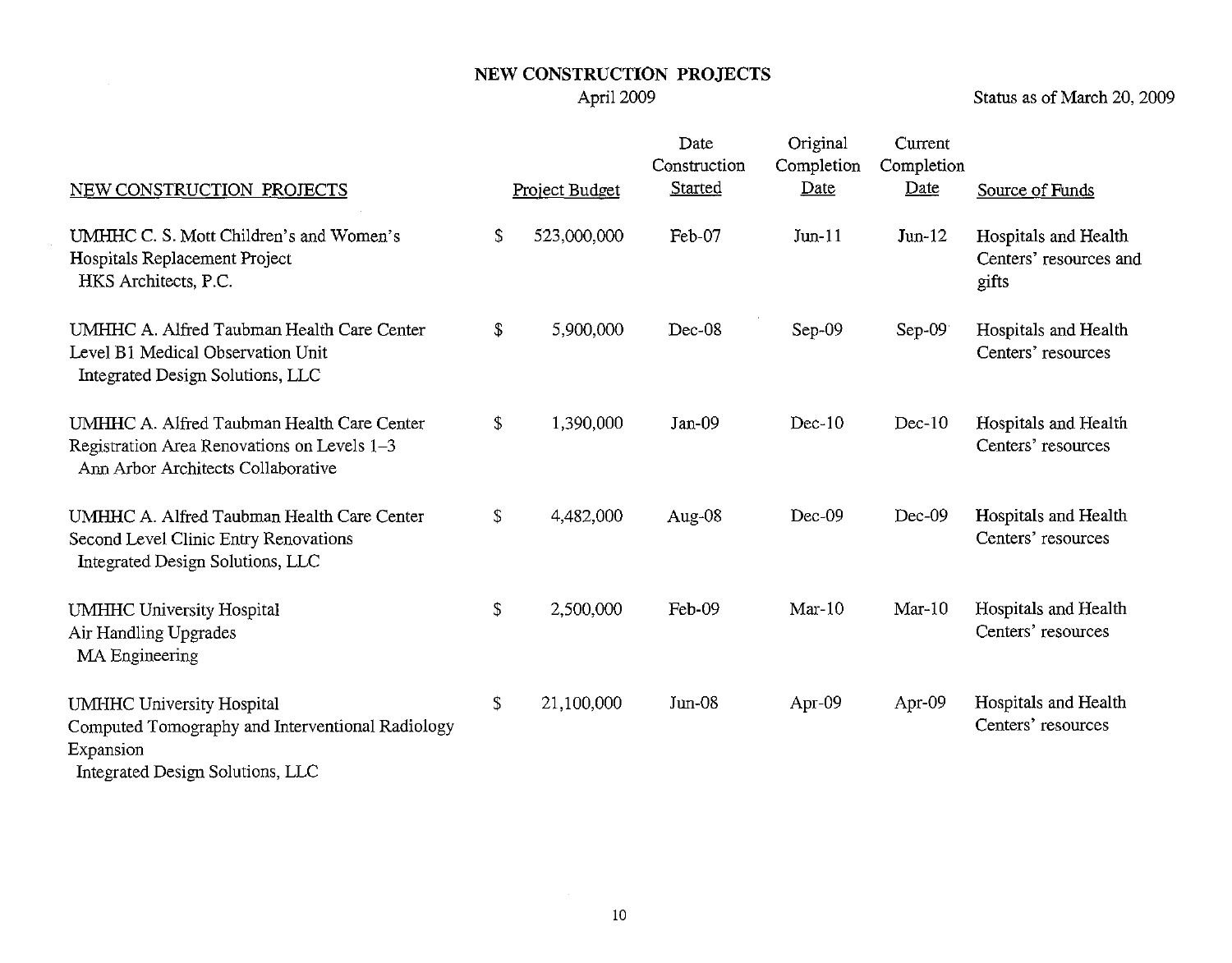Status as of March 20, 2009

| NEW CONSTRUCTION PROJECTS                                                                                    | Project Budget  | Date<br>Construction<br>Started | Original<br>Completion<br>Date | Current<br>Completion<br>Date | Source of Funds                            |
|--------------------------------------------------------------------------------------------------------------|-----------------|---------------------------------|--------------------------------|-------------------------------|--------------------------------------------|
| <b>UMHHC University Hospital</b><br>Magnetic Resonance Imaging Expansion<br>Integrated Design Solutions, LLC | \$<br>8,000,000 | $Jan-08$                        | $Dec-08$                       | $Mar-09$                      | Hospitals and Health<br>Centers' resources |
| UMHHC University Hospital<br>Morgue Renovation<br>Ann Arbor Architects Collaborative                         | \$<br>1,350,000 | Feb-09                          | $Dec-09$                       | $Dec-09$                      | Hospitals and Health<br>Centers' resources |
| Vera Baits II<br>Mechanical Infrastructure Renewal<br>UM-AEC                                                 | \$<br>4,600,000 | $May-08$                        | $Sep-09$                       | $Sep-09$                      | Housing resources                          |

1 Project managed by lessor

2 Project managed by UMHHC

 $\label{eq:2.1} \mathcal{L}(\mathcal{L}^{\mathcal{L}}_{\mathcal{L}}(\mathcal{L}^{\mathcal{L}}_{\mathcal{L}})) = \mathcal{L}(\mathcal{L}^{\mathcal{L}}_{\mathcal{L}}(\mathcal{L}^{\mathcal{L}}_{\mathcal{L}}))$ 

 $\sim 10^7$